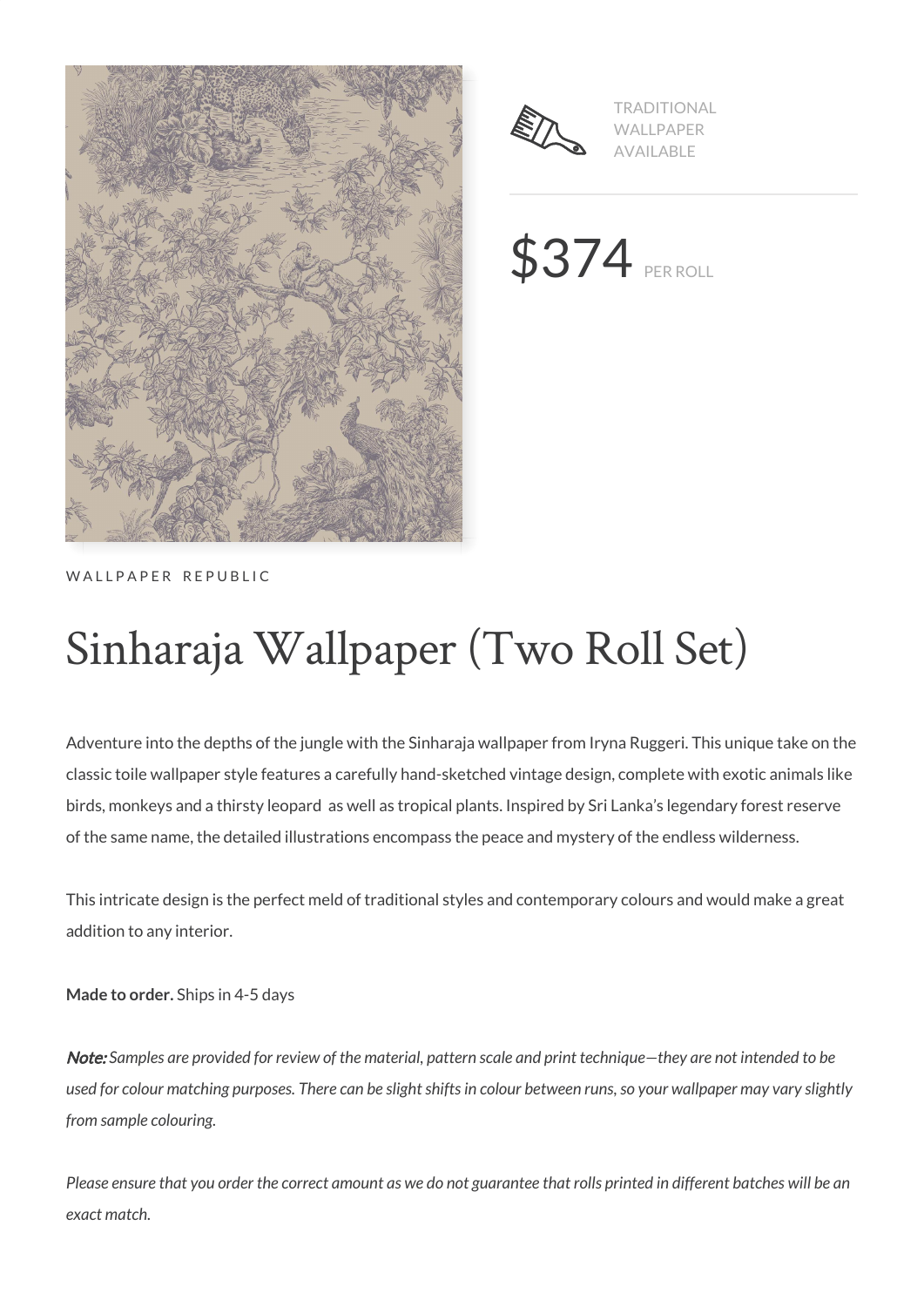*Manufactured as a double width design (set) requiring 2 rolls, A+B to complete the horizontal repeat. One set is equivalent to 132 sq.ft or (12 sqm).*





#### WALLPAPER REPUBLIC

The risk taking Wallpaper Republic Collection is a unique community of artists, illustrators, designers and photographers from around the world. Their individual skills are showcased in designer wall coverings that challenge the traditions of wallpaper with breathtaking and exciting results.

ADDITIONAL INFORMATION

#### **Non-woven wallpaper advantages**

The most user-friendly wallpaper on the market.

FSC Certified – Sourced from FSC Certified Forests and printed with water-based ink. Non-wovens are earth friendly, and totally 100% vinyl-free.

Fire rated – Our wallpaper has obtained a Class A / Group 1 Fire rating. Meaning they are ideal for both commercial and domestic applications.